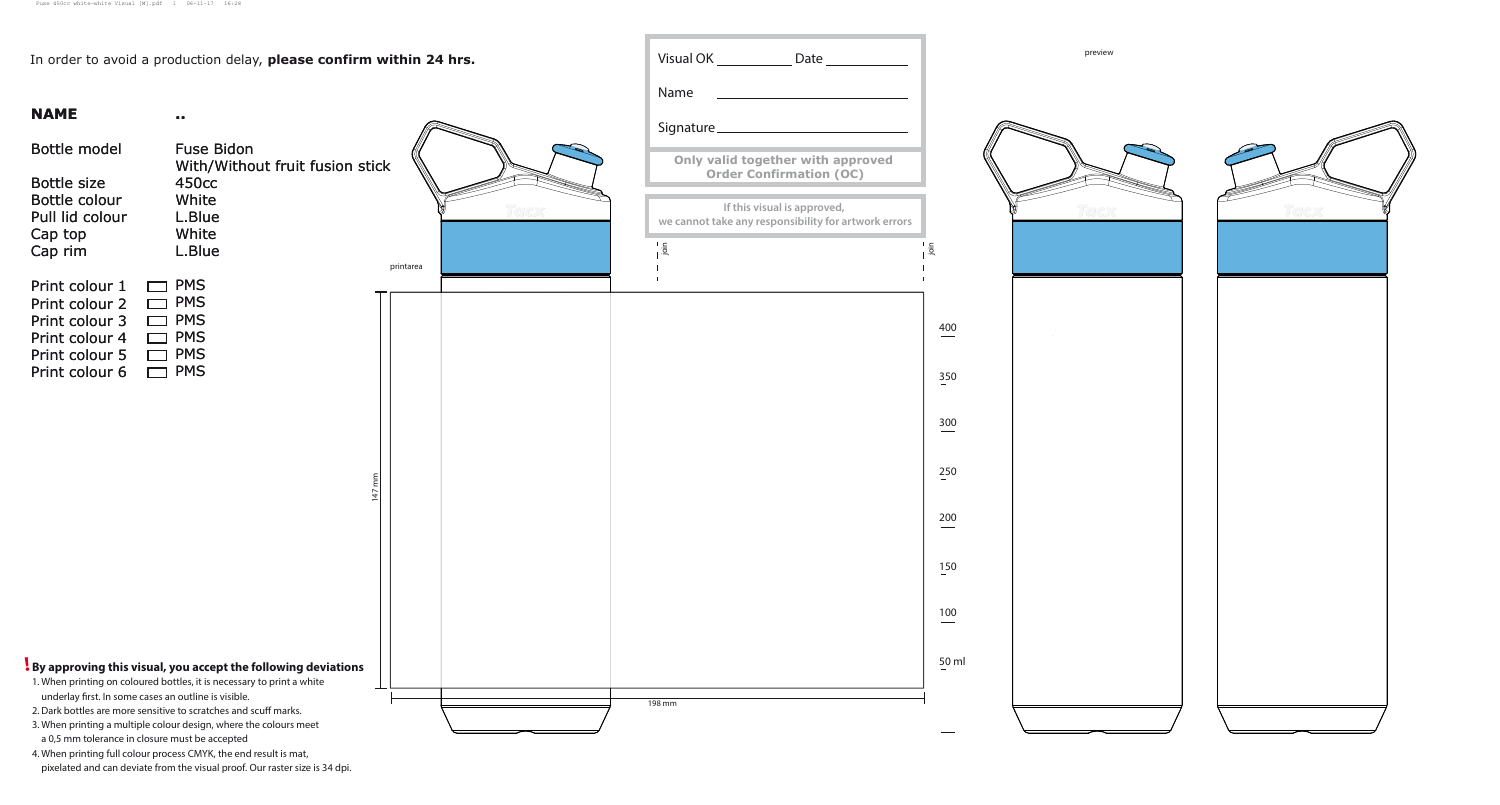|                                                                                                          | In order to avoid a production delay, please confirm within 24 hrs.                                                                                                                                                                                                                       |                        |       |               | Date_                                                                                           |
|----------------------------------------------------------------------------------------------------------|-------------------------------------------------------------------------------------------------------------------------------------------------------------------------------------------------------------------------------------------------------------------------------------------|------------------------|-------|---------------|-------------------------------------------------------------------------------------------------|
|                                                                                                          |                                                                                                                                                                                                                                                                                           |                        |       | Name          |                                                                                                 |
| <b>NAME</b>                                                                                              | $\mathbf{0}$ .                                                                                                                                                                                                                                                                            |                        |       | Signature_    |                                                                                                 |
| Bottle model<br><b>Bottle size</b><br>Bottle colour<br>Pull lid colour                                   | <b>Fuse Bidon</b><br>With/Without fruit fusion stick<br>450 <sub>cc</sub><br>White<br>L.Blue                                                                                                                                                                                              |                        | Totex |               | Only valid together with appre<br><b>Order Confirmation (OC)</b><br>If this visual is approved, |
| Cap top<br>Cap rim                                                                                       | <b>Black</b><br>L.Blue                                                                                                                                                                                                                                                                    | printarea              |       | $\frac{1}{2}$ | we cannot take any responsibility for artw                                                      |
| Print colour 1<br>Print colour 2<br>Print colour 3<br>Print colour 4<br>Print colour 5<br>Print colour 6 | <b>PMS</b><br><b>PMS</b><br><b>PMS</b><br><b>PMS</b><br><b>PMS</b><br><b>PMS</b>                                                                                                                                                                                                          | $\sum_{i=1}^{n}$<br>47 |       |               |                                                                                                 |
|                                                                                                          | By approving this visual, you accept the following deviations<br>1. When printing on coloured bottles, it is necessary to print a white                                                                                                                                                   |                        |       |               |                                                                                                 |
| underlay first. In some cases an outline is visible.<br>a 0,5 mm tolerance in closure must be accepted   | 2. Dark bottles are more sensitive to scratches and scuff marks.<br>3. When printing a multiple colour design, where the colours meet<br>4. When printing full colour process CMYK, the end result is mat,<br>pixelated and can deviate from the visual proof. Our raster size is 34 dpi. |                        |       | 198 mm        |                                                                                                 |

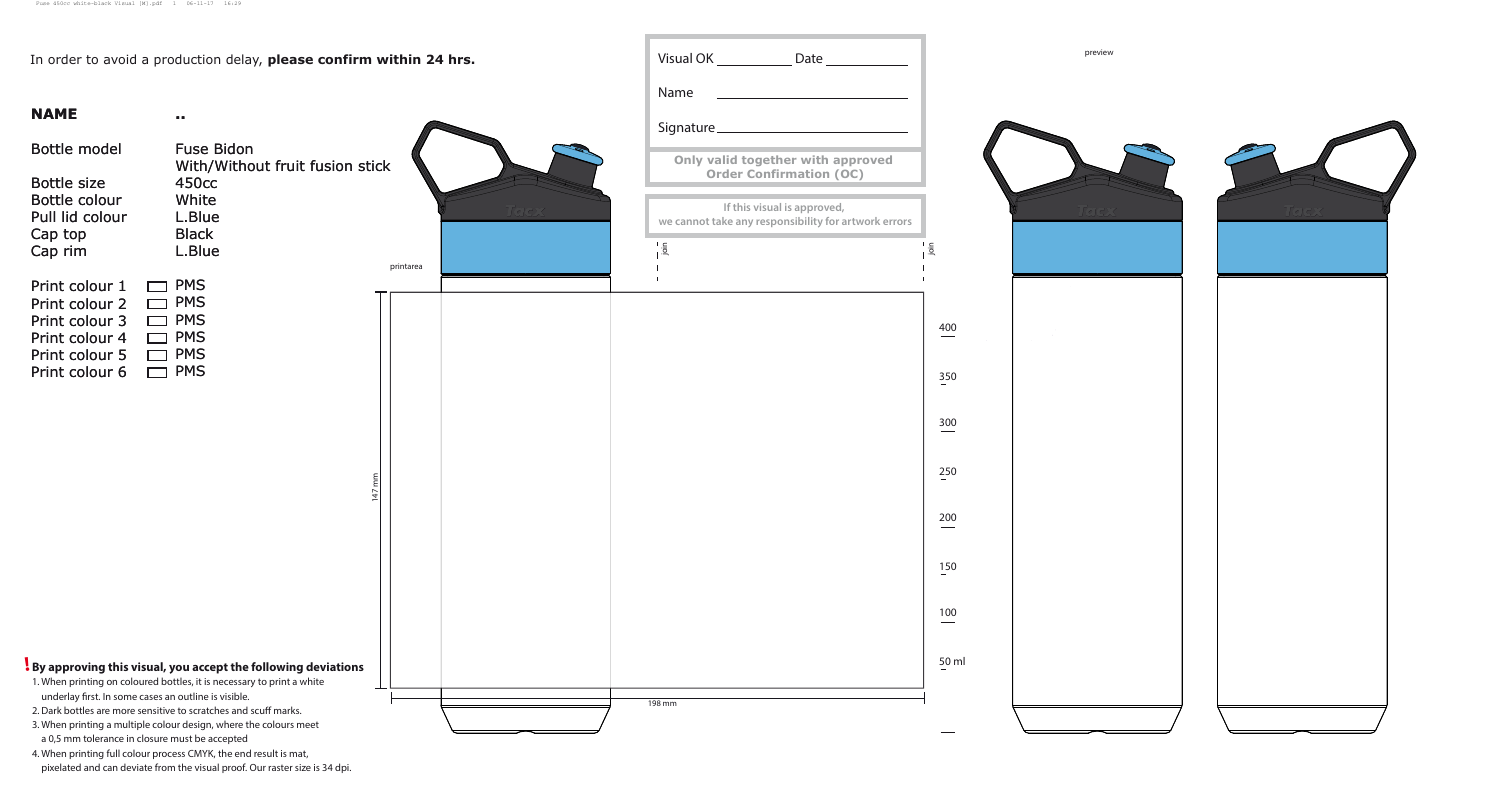|                                                                                                          | In order to avoid a production delay, please confirm within 24 hrs.                                                                                                                                                                                                                                                                                   | Date                                                                                                        |
|----------------------------------------------------------------------------------------------------------|-------------------------------------------------------------------------------------------------------------------------------------------------------------------------------------------------------------------------------------------------------------------------------------------------------------------------------------------------------|-------------------------------------------------------------------------------------------------------------|
|                                                                                                          |                                                                                                                                                                                                                                                                                                                                                       | Name                                                                                                        |
| <b>NAME</b>                                                                                              | $\mathbf{0}$ .                                                                                                                                                                                                                                                                                                                                        | Signature_                                                                                                  |
| <b>Bottle model</b>                                                                                      | <b>Fuse Bidon</b><br>With/Without fruit fusion stick                                                                                                                                                                                                                                                                                                  | Only valid together with appre                                                                              |
| <b>Bottle size</b><br>Bottle colour<br>Pull lid colour<br>Cap top                                        | 450 <sub>cc</sub><br>Transparant<br>L.Blue<br>White                                                                                                                                                                                                                                                                                                   | <b>Order Confirmation (OC)</b><br>If this visual is approved,<br>we cannot take any responsibility for artw |
| Cap rim                                                                                                  | L.Blue<br>printarea                                                                                                                                                                                                                                                                                                                                   | $\frac{1}{2}$                                                                                               |
| Print colour 1<br>Print colour 2<br>Print colour 3<br>Print colour 4<br>Print colour 5<br>Print colour 6 | <b>PMS</b><br><b>PMS</b><br><b>PMS</b><br><b>PMS</b><br><b>PMS</b><br><b>PMS</b><br>ε١<br>ε<br>$\overline{\phantom{0}}$                                                                                                                                                                                                                               |                                                                                                             |
| underlay first. In some cases an outline is visible.<br>a 0,5 mm tolerance in closure must be accepted   | By approving this visual, you accept the following deviations<br>1. When printing on coloured bottles, it is necessary to print a white<br>2. Dark bottles are more sensitive to scratches and scuff marks.<br>3. When printing a multiple colour design, where the colours meet<br>4. When printing full colour process CMYK, the end result is mat, | 198 mm                                                                                                      |



pixelated and can deviate from the visual proof. Our raster size is 34 dpi.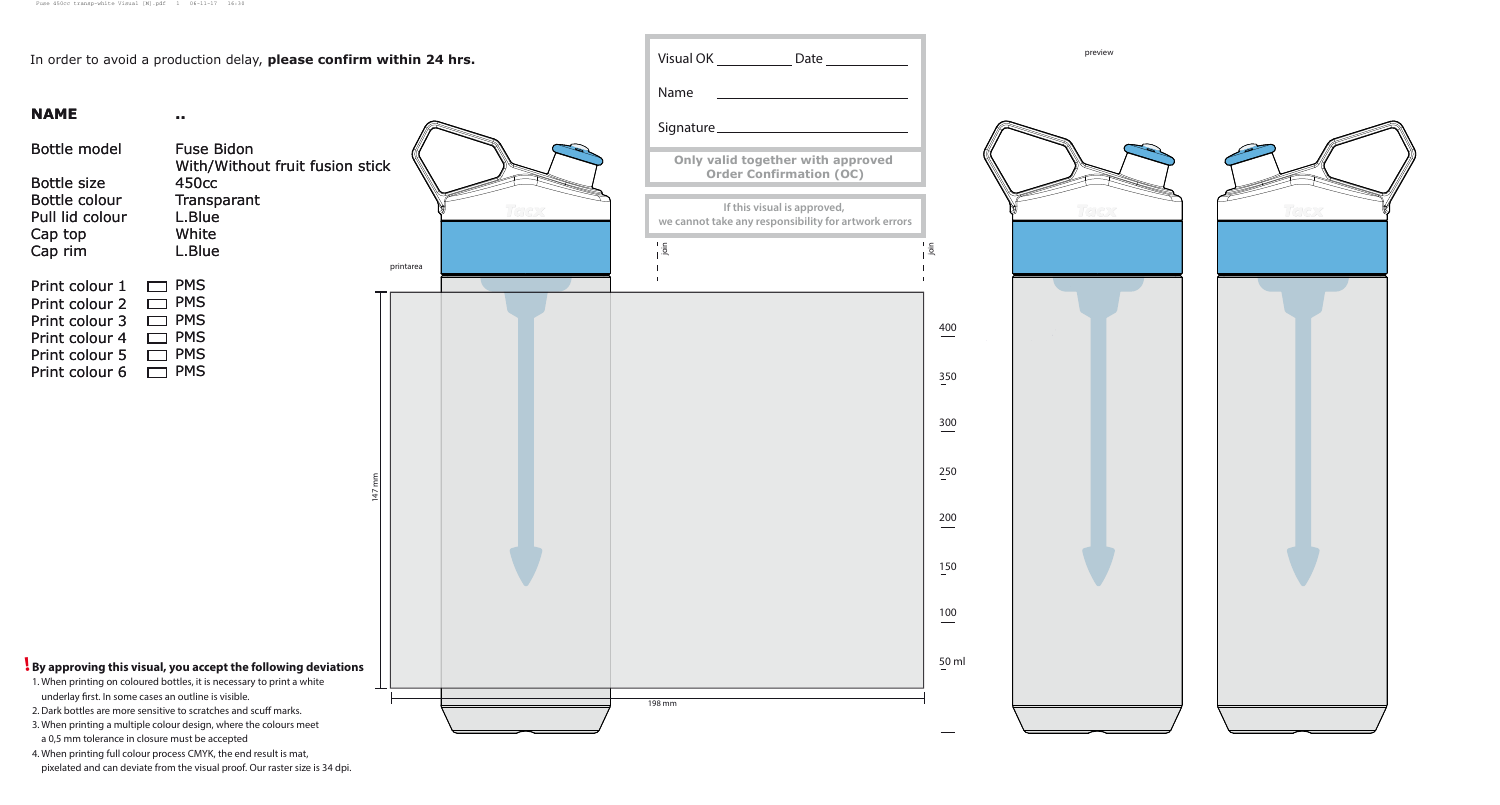|                                                                                                                                                                            | In order to avoid a production delay, please confirm within 24 hrs.                                                                                                                                                                                                                                                                                              |             |       |               | Date _______                                                                                                |
|----------------------------------------------------------------------------------------------------------------------------------------------------------------------------|------------------------------------------------------------------------------------------------------------------------------------------------------------------------------------------------------------------------------------------------------------------------------------------------------------------------------------------------------------------|-------------|-------|---------------|-------------------------------------------------------------------------------------------------------------|
|                                                                                                                                                                            |                                                                                                                                                                                                                                                                                                                                                                  |             |       | Name          |                                                                                                             |
| <b>NAME</b>                                                                                                                                                                | $\mathbf{0}$ .                                                                                                                                                                                                                                                                                                                                                   |             |       | Signature_    |                                                                                                             |
| Bottle model                                                                                                                                                               | <b>Fuse Bidon</b><br>With/Without fruit fusion stick                                                                                                                                                                                                                                                                                                             |             |       |               | Only valid together with appre                                                                              |
| <b>Bottle size</b><br>Bottle colour<br>Pull lid colour<br>Cap top<br>Cap rim                                                                                               | 450 <sub>cc</sub><br>Transparant<br>L.Blue<br><b>Black</b><br>L.Blue                                                                                                                                                                                                                                                                                             | printarea   | Totax | $\frac{1}{9}$ | <b>Order Confirmation (OC)</b><br>If this visual is approved,<br>we cannot take any responsibility for artw |
| Print colour 1<br>Print colour 2<br>Print colour 3<br>Print colour 4<br>Print colour 5<br>Print colour 6                                                                   | <b>PMS</b><br><b>PMS</b><br><b>PMS</b><br><b>PMS</b><br><b>PMS</b><br><b>PMS</b>                                                                                                                                                                                                                                                                                 | $\Xi$<br>47 |       |               |                                                                                                             |
| underlay first. In some cases an outline is visible.<br>2. Dark bottles are more sensitive to scratches and scuff marks.<br>a 0,5 mm tolerance in closure must be accepted | By approving this visual, you accept the following deviations<br>1. When printing on coloured bottles, it is necessary to print a white<br>3. When printing a multiple colour design, where the colours meet<br>4. When printing full colour process CMYK, the end result is mat,<br>pixelated and can deviate from the visual proof. Our raster size is 34 dpi. |             |       | 198 mm        |                                                                                                             |

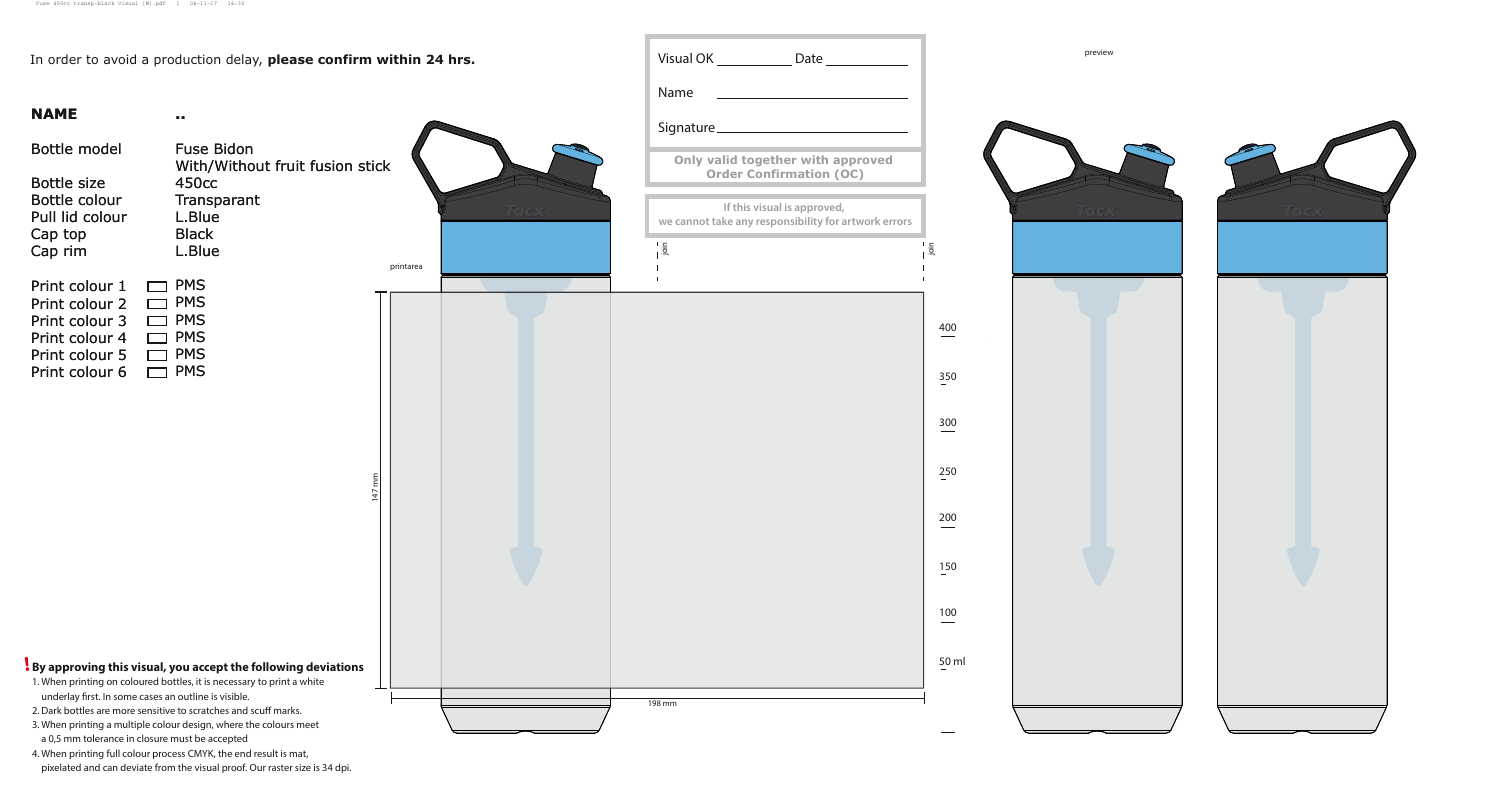| In order to avoid a production delay, please confirm within 24 hrs.                                                                                                                                                                                                                                                                                                                                                                                                                                                                            |                                 | Date ______                                                                                                                    |
|------------------------------------------------------------------------------------------------------------------------------------------------------------------------------------------------------------------------------------------------------------------------------------------------------------------------------------------------------------------------------------------------------------------------------------------------------------------------------------------------------------------------------------------------|---------------------------------|--------------------------------------------------------------------------------------------------------------------------------|
|                                                                                                                                                                                                                                                                                                                                                                                                                                                                                                                                                |                                 | Name                                                                                                                           |
| <b>NAME</b><br>$\sim 10$                                                                                                                                                                                                                                                                                                                                                                                                                                                                                                                       |                                 | Signature <sub>________________</sub>                                                                                          |
| Bottle model<br><b>Fuse Bidon</b>                                                                                                                                                                                                                                                                                                                                                                                                                                                                                                              | With/Without fruit fusion stick | Only valid together with appre                                                                                                 |
| <b>Bottle size</b><br>450 <sub>cc</sub><br>Bottle colour<br>Transp. Black<br>Pull lid colour<br>L.Blue<br>White<br>Cap top<br>L.Blue<br>Cap rim                                                                                                                                                                                                                                                                                                                                                                                                | printarea                       | <b>Order Confirmation (OC)</b><br>If this visual is approved,<br>we cannot take any responsibility for artw<br>$\frac{1}{2}$ . |
| <b>PMS</b><br>Print colour 1<br><b>PMS</b><br>Print colour 2<br><b>PMS</b><br>Print colour 3<br><b>PMS</b><br>Print colour 4<br><b>PMS</b><br>Print colour 5<br><b>PMS</b><br>Print colour 6                                                                                                                                                                                                                                                                                                                                                   | $\frac{1}{2}$<br>47             |                                                                                                                                |
| By approving this visual, you accept the following deviations<br>1. When printing on coloured bottles, it is necessary to print a white<br>underlay first. In some cases an outline is visible.<br>2. Dark bottles are more sensitive to scratches and scuff marks.<br>3. When printing a multiple colour design, where the colours meet<br>a 0,5 mm tolerance in closure must be accepted<br>4. When printing full colour process CMYK, the end result is mat,<br>pixelated and can deviate from the visual proof. Our raster size is 34 dpi. |                                 | 198 mm                                                                                                                         |



 $\hspace{0.05cm}$